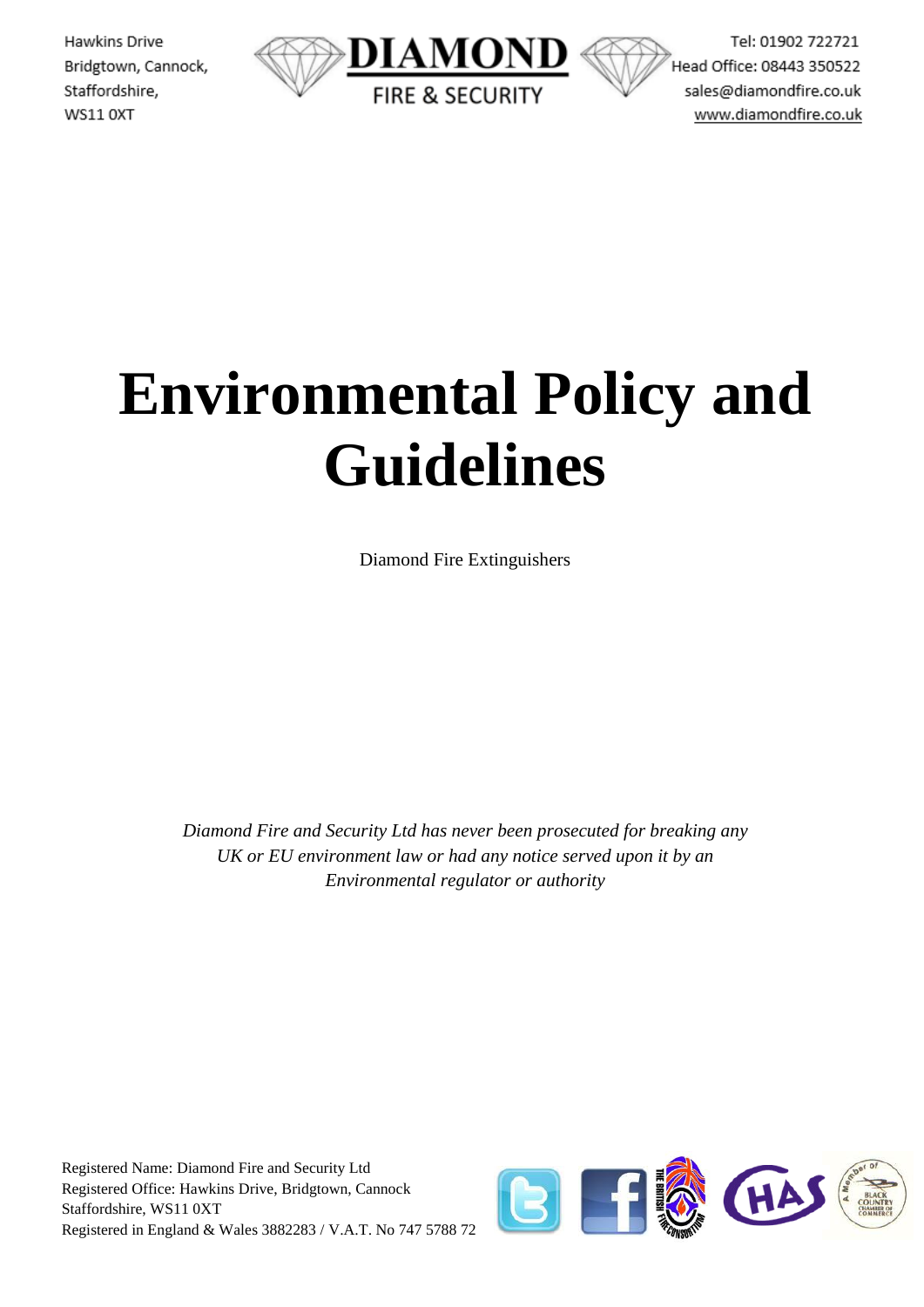Hawkins Drive Bridgtown, Cannock, Staffordshire, WS11 OXT



# **Environmental Policy**

The aim of the Group Environmental Policy is to safeguard the organisations assets and reputation whilst encouraging the development of responsible business. Our corporate environmental objectives are as follows:

## **1. STRATEGY AND STAFF**

- Diamond Fire and Security Ltd incorporates care of the environment as an integral part of business activity with all products designed for re-use. This supports the client focus of and the pro-active ethical strategy of Diamond Fire and Security Ltd.
- The involvement of all staff is encouraged by communication, and training to ensure continual improvement in performance.
- Monitoring arrangements provide information to indicate progress towards out objectives. Senior management will review the operation of our management system periodically in order to take account of new technology, best management practice and our commitment to continual improvement.
- Diamond Fire and Security Ltd complies with environmental legislation and other statutory instruments and aims to minimise waste, damage and pollution from our activities.

## **2. ENVIRONMENTAL BUSINESS ISSUES**

Diamond Fire and Security Ltd:

- Values the contribution that every member of staff can make in improving our resource efficiency to reduce both operating costs and environmental effects;
- Encourages staff, clients and suppliers to consider the use of telecommunications an video conferencing to reduce the impact of travel and paper consumption;
- Adopts good practice to minimise waste of energy resources such as gas, electricity and vehicle fuel;
- Pursues the use of alternative fuels when there are cost and environmental benefits;
- Aims to select products whose life cycles have less impact on the environment taking account of material consumption, manufacturing, use, re-use, recycling and disposal.

# **3. CLIENTS & SUB-CONTRACTORS**

Diamond Fire and Security Ltd:

• Supports our clients in improving environmental performance on-site by reducing damage to land, flora and fauna.

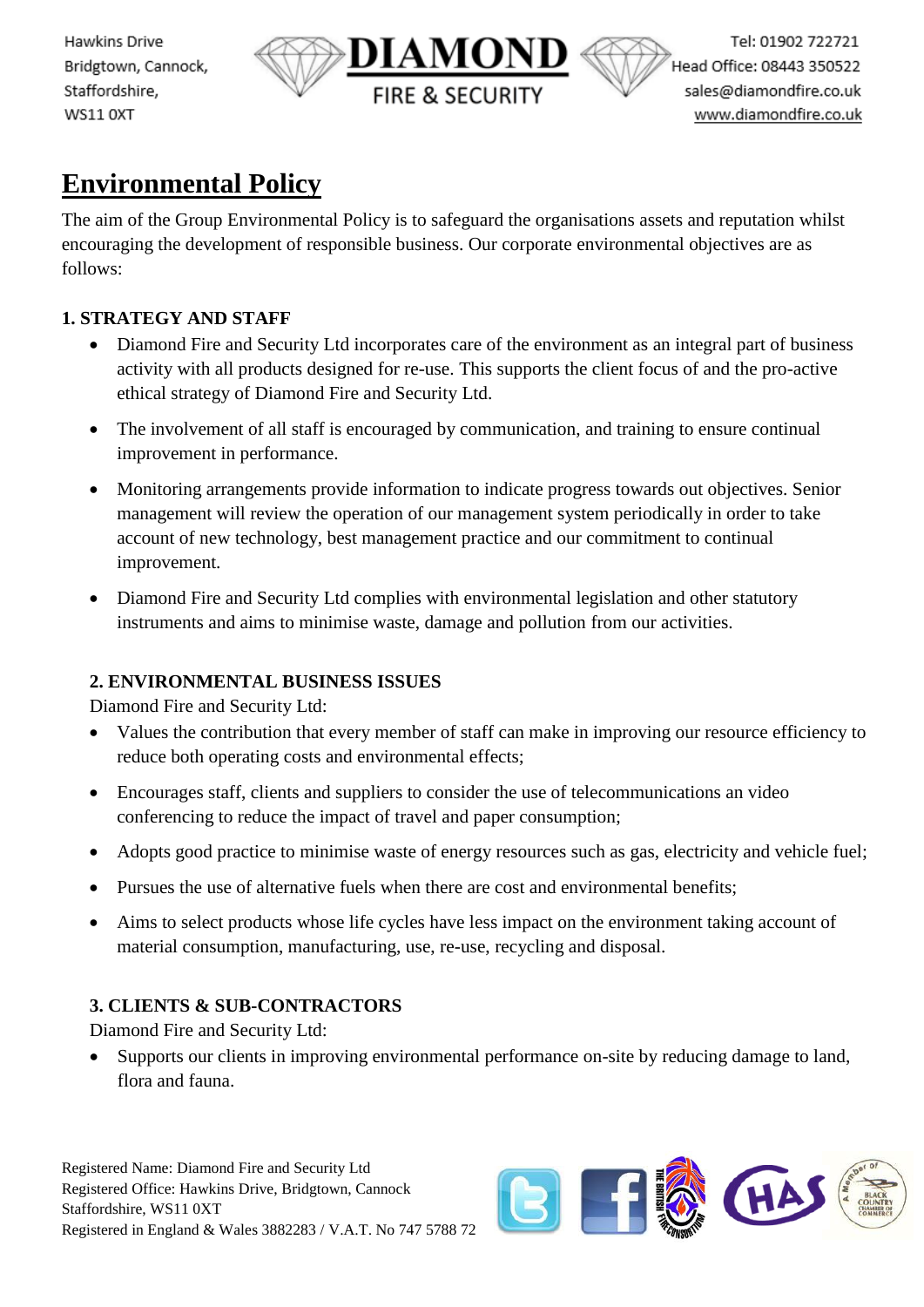

PART 2 - ORGANISATION

Hawkins Drive

Staffordshire,

**WS11 0XT** 

Bridgtown, Cannock,

# **ENVIRONMENTAL RESPONSIBILITIES**

- It is the policy of Diamond Fire and Security Ltd that all levels of management and employees meet their legal obligations under the **Environmental Protection Act 1995** relevant to our activities.
- It is the company's policy to ensure so far as is reasonably practicable and within the scope of known technology, to carry out its undertakings in such a manner so as to eliminate or reduce to the lowest possible level any actions that may lead to environmental damage.
- The company accepts its moral responsibilities and that the action that is taken today may affect the environmental working practise amongst its workforce.
- This part of the policy details those nominated individuals with specific responsibilities who have authority to implement the company's environmental policy.

## **Alex Brindle**

Main responsibilities are to:

- Have overall responsibility for all environmental aspects within Diamond Fire and Security Ltd and to ensure that the Directors are aware, understand and accept responsibility and accountability for the environmental activities within the company.
- Make all employees aware of our environmental policy, whilst ensuring to provide suitable training to improve environmental awareness, where necessary and allocate clear responsibilities.
- Take the interests of the local community into account, with du regard for public perception and have a regular process of communication with the community where appropriate.
- Ensure that sufficient expertise is available to identify problems and provide solutions.
- Seek opportunities to turn waste into profitable by-products or to re-cycle and explore the possibility of more effective and economic methods for waste disposal.
- Be conversant with the requirements and apply as necessary the relevant parts of the Environmental Protection Acts.